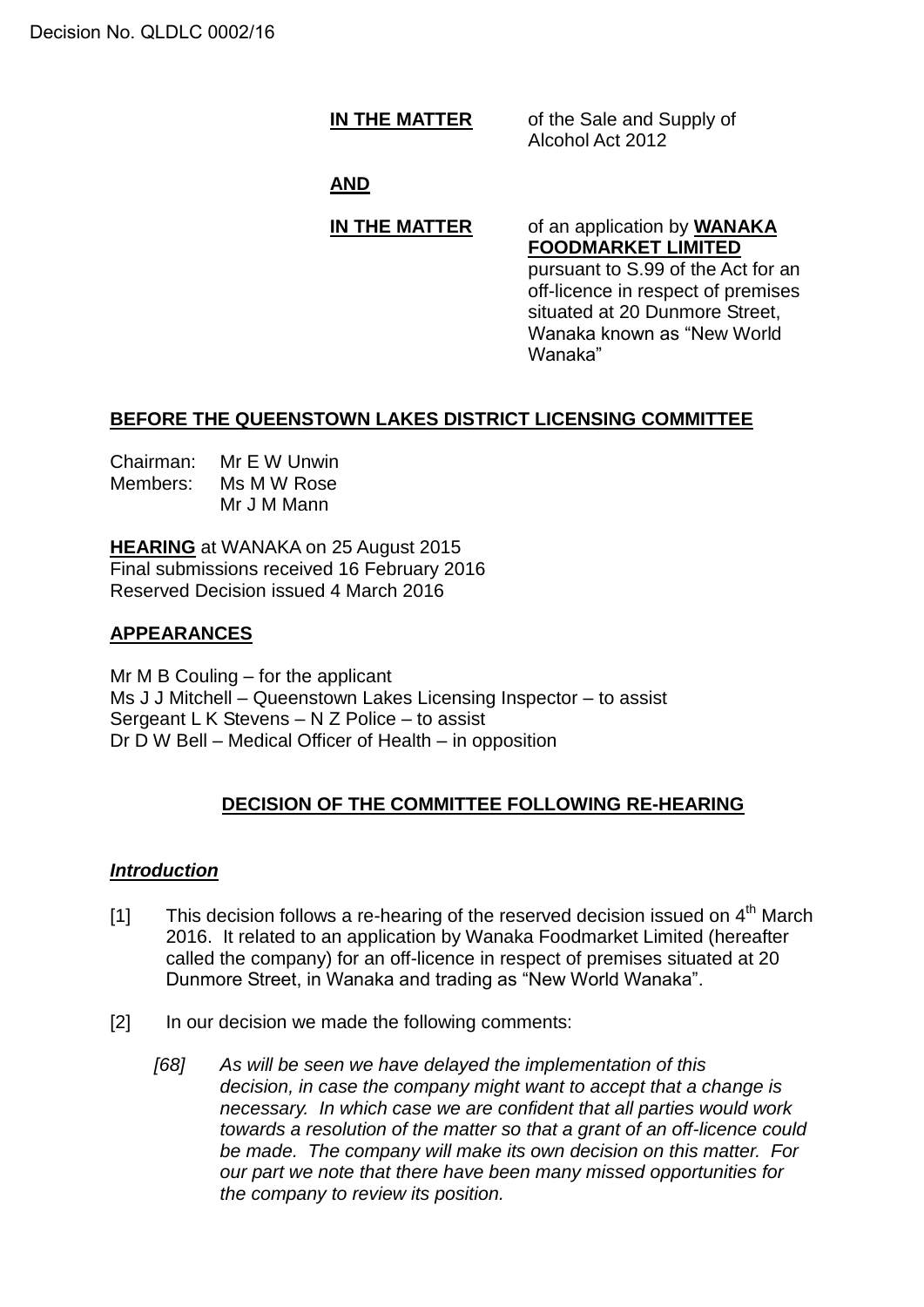- *[70] For the reasons we have stated we cannot describe a single alcohol area, and since we cannot comply with s.112 (2) of the Act, the*  application for an off-licence is therefore declined. This decision will *take effect 20 working days from its date.*
- [3] Following the issue of the reserved decision, the company has submitted a further plan which is attached to this decision as Appendix A. This new plan has been considered by the Medical Officer of Health and the Inspector. Both have accepted that the new plan now complies with ss. 112 to 114 of the Act. The Committee has considered the plan and we agree that the new plan is now compliant. We acknowledge the assistance of all parties in bringing this application to a successful conclusion.
- [4] Accordingly and pursuant to s. 201 (4) of the Act, we have reheard the application and now grant the application for an off-licence with the normal statutory conditions, as well as the condition describing the area shown in the attached plan as a permitted area for the display and promotion of alcohol.

**DATED** at Queenstown this 18<sup>th</sup> day of March 2016

Mr E W Unwin Commissioner